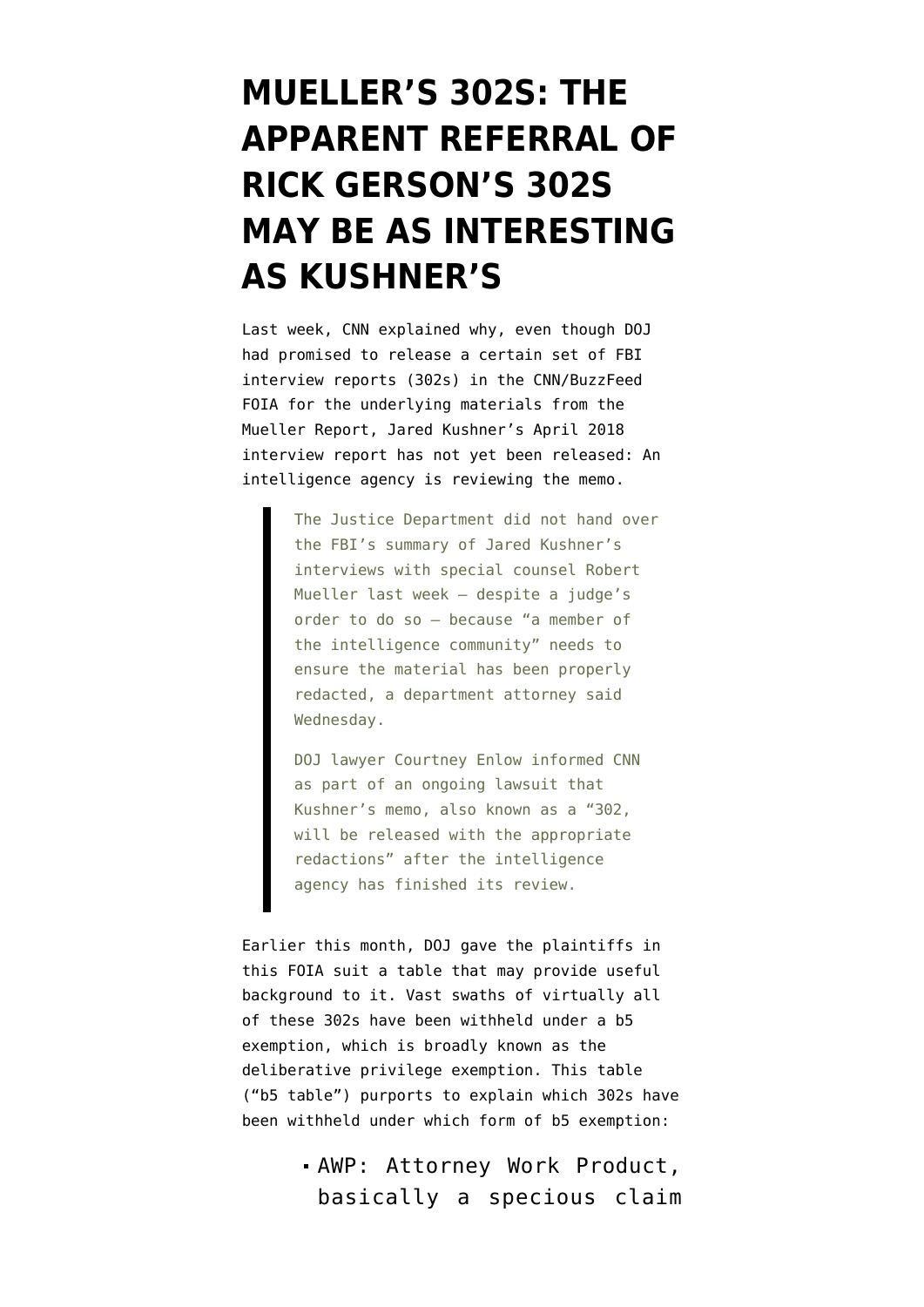that because attorneys were present at an interview, the report produced by nonattorney FBI agents gets covered as a result

- DPP: Deliberative Process Privilege, which is supposed to mean that the redacted material involves government officials trying to decide what to do about a policy or, in this case, prosecutorial decisions
- PCP: Presidential Communications Privilege, meaning the redacted material includes discussions directly involving the President

The litigation over these b5 Exemptions was always going to be heated, given that DOJ is using them to hide details of what the President and his flunkies did in 2016. All the more so now that DOJ has adopted a broader invocation of b5 exemptions than [they did earlier in this](https://assets.documentcloud.org/documents/6129265/BuzzFeed-EPIC-Mueller-Report-FOIA-Govt-Response.pdf) [lawsuit,](https://assets.documentcloud.org/documents/6129265/BuzzFeed-EPIC-Mueller-Report-FOIA-Govt-Response.pdf) when they were limited to just discussions of law and charging decisions.

| Exemption $(b)(5)$ | Information withheld pursuant to the deliberative process             |
|--------------------|-----------------------------------------------------------------------|
|                    | privilege                                                             |
|                    | $(b)(5)-1$ Deliberations about application of law to specific factual |
|                    | scenarios                                                             |
|                    | $(b)(5)-2$ Deliberations about charging decisions not to prosecute    |

Still, the b5 table is useful in other ways.

**Mary McCord interview purportedly includes Presidential**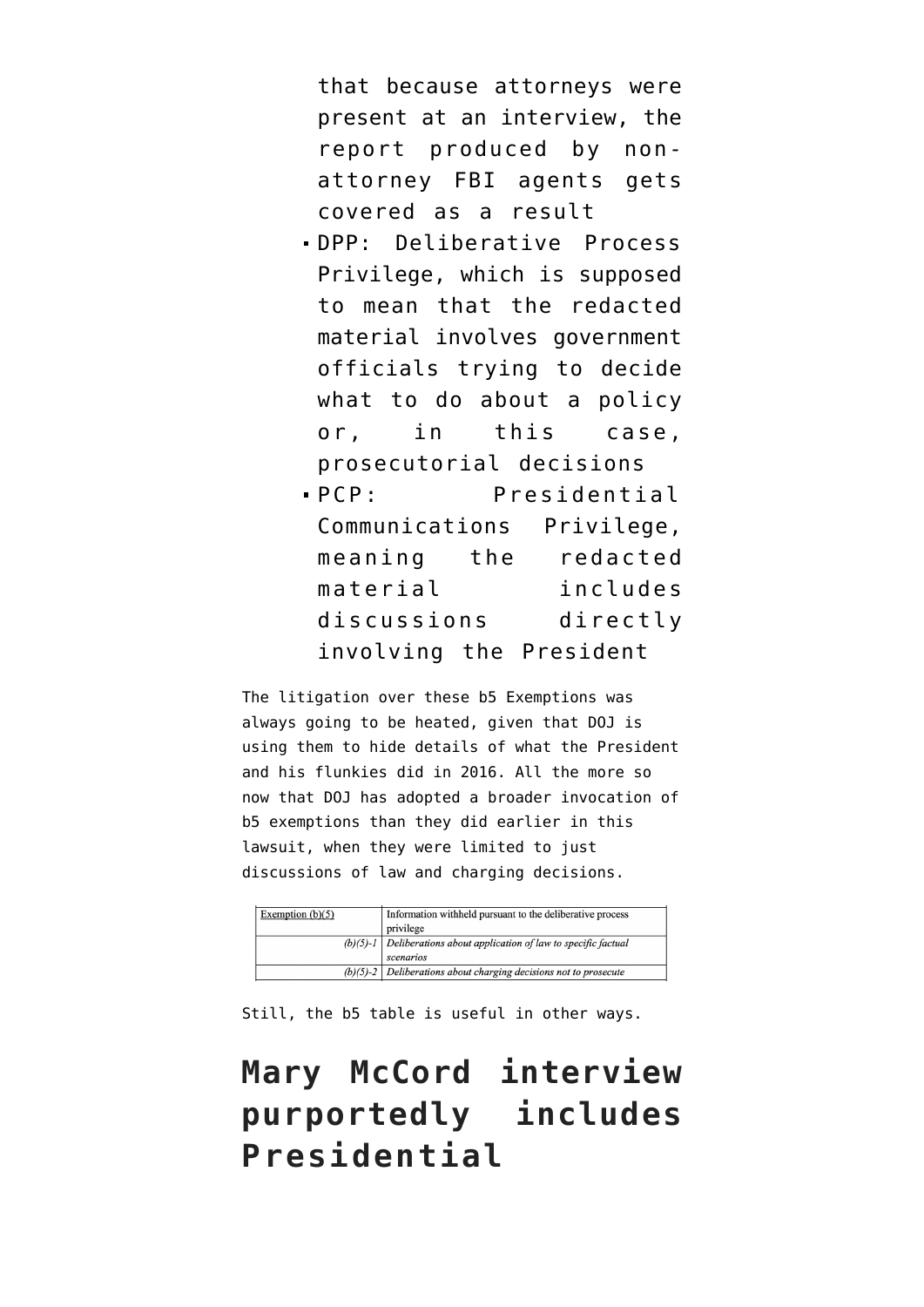#### **Communications**

For example, it shows that the government redacted parts of Acting NSD Director [Mary](https://www.documentcloud.org/documents/6596822-Corsi-302.html#document/p145/a543175) [McCord](https://www.documentcloud.org/documents/6596822-Corsi-302.html#document/p145/a543175)'s interview report, which focused closely on her interactions with the White House Counsel about Mike Flynn's lies to the FBI, as a Presidential Communication.

This claim is probably fairly sketchy. She is not known, herself, to have spoken directly to Trump. And while much of her interview was withheld under b1 and b3 (at least partly on classification grounds pertaining to the FISA on which Flynn was captured, but also grand jury information with respect to the investigation into Mike Flynn) and b7E (law enforcement methods), the parts that were withheld under b5 appear to be her speaking to Don McGahn, including bringing information *to him*, rather than the reverse.



Crazier still, we've all been pretending that Flynn lied about his calls with Sergey Kislyak of his own accord; the Mueller Report remained [pointedly non-committal](https://www.emptywheel.net/2019/05/05/why-didnt-mueller-hold-suspected-russian-target-mike-flynn-responsible-for-sanctions-call/) on whether Flynn undercut Obama's sanctions on Trump's orders or not. Protecting these conversations as a Presidential Communication seems tacit admission that Don McGahn's interactions with McCord were significantly about Trump, not Flynn.

## **Chris Ruddy's interview unsurprisingly includes**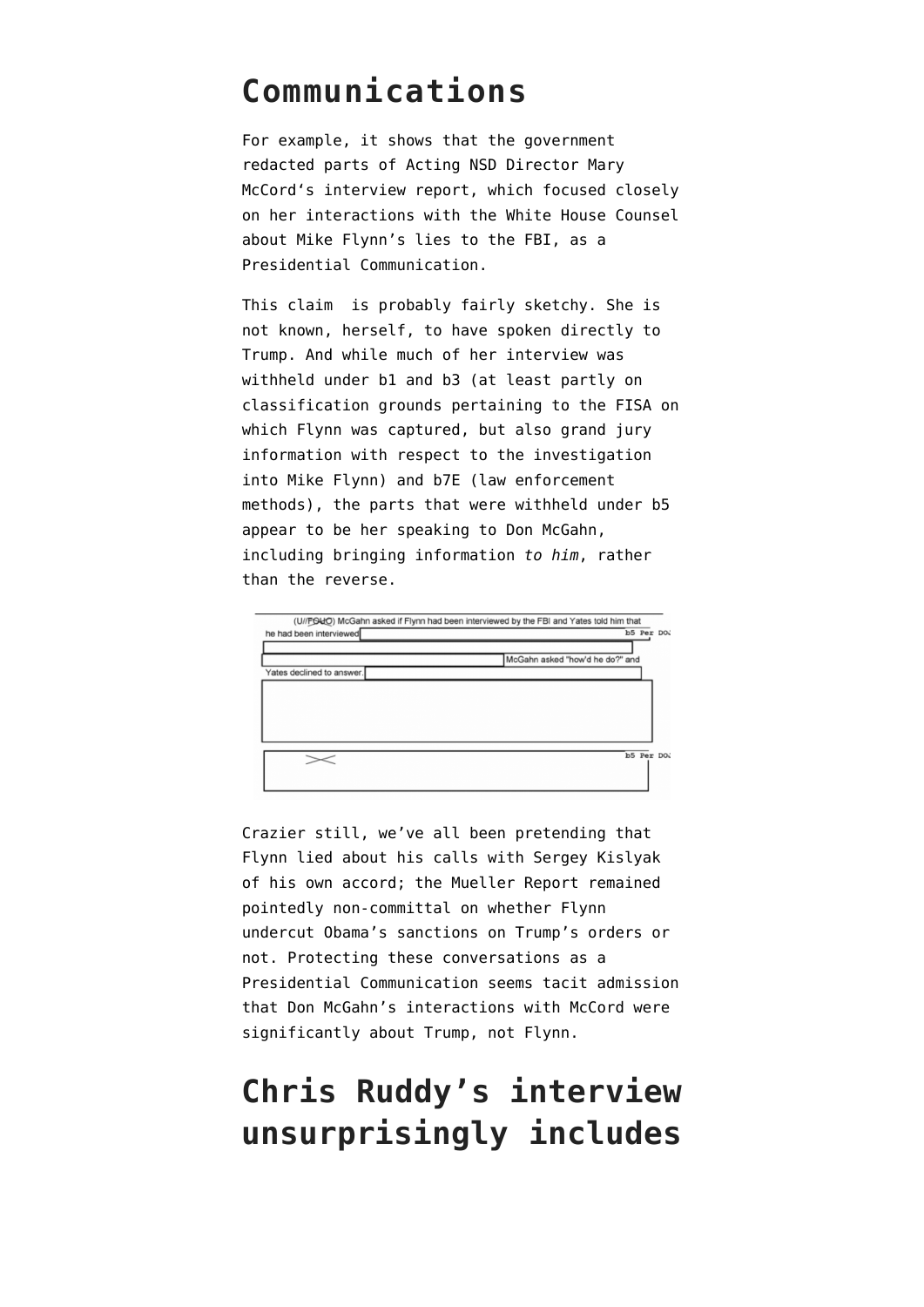### **Presidential Communications**

It is thoroughly unsurprising that DOJ is withholding parts of [Chris Ruddy's interview](https://www.documentcloud.org/documents/6596807-3rd-Mueller-Document-FOIA-Release.html#document/p58/a542410) as Presidential Communications. After all, during the period about which the unredacted parts of the interview show he was interviewed (summer 2017), Ruddy served as Trump's rational brain, so it would be unsurprising if Ruddy told Mueller's team certain things he said to Trump.

Though even there, there are passages that seem like may be an improper assertion of Presidential Communications, such as what appears to be a meeting at the White House with Reince Priebus and Steve Bannon — neither of whom is the President — asking for his help to go make a public statement mind-melding him into not firing Mueller.



As the [Mueller Report passages](https://assets.documentcloud.org/documents/6002293/190322-Redacted-Mueller-Report.pdf) sourced to this interview make clear, this is a PR request, not a presidential communication.

> On Monday, June 12, 2017, Christopher Ruddy, the chief executive of Newsmax Media and a longtime friend of the President's, met at the White House with Priebus and Bannon.547 Ruddy recalled that they told him the President was strongly considering firing the Special Counsel and that he would do so precipitously, without vetting the decision through Administration officials.548 Ruddy asked Priebus if Ruddy could talk publicly about the discussion they had about the Special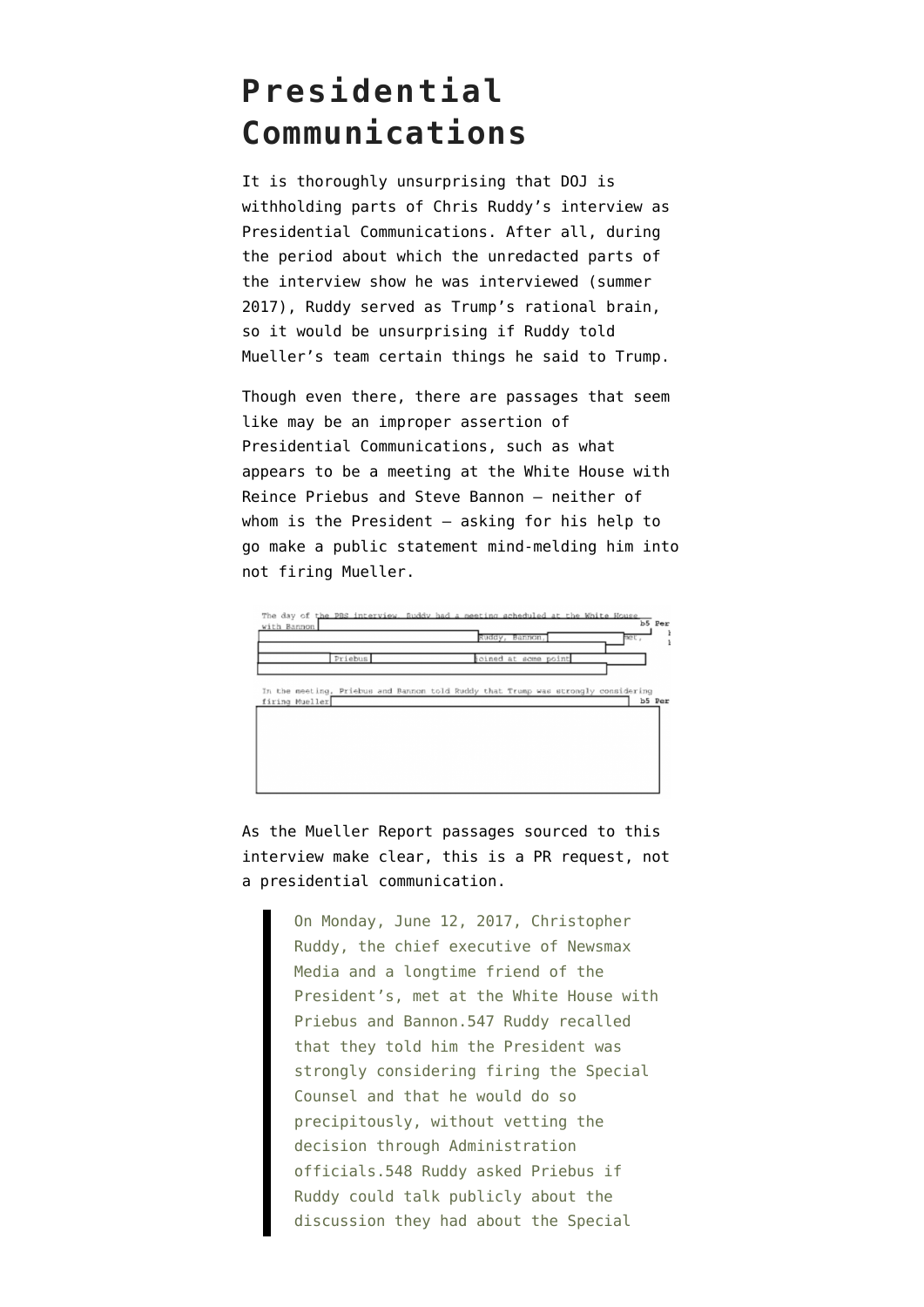Counsel, and Priebus said he could.549 Priebus told Ruddy he hoped another blow up like the one that followed the termination of Comey did not happen.550 Later that day, Ruddy stated in a televised interview that the President was "considering perhaps terminating the Special Counsel" based on purported conflicts of interest.551 Ruddy later told another news outlet that "Trump is definitely considering" terminating the Special Counsel and "it's not something that's being dismissed."552 Ruddy's comments led to extensive coverage in the media that the President was considering firing the Special Counsel.553

White House officials were unhappy with that press coverage and Ruddy heard from friends that the President was upset with him.554

Still, the fact that DOJ maintains that some of this interview involves Presidential Communications is interesting because of the point I made [in this post:](https://www.emptywheel.net/2020/01/03/was-chris-ruddy-a-second-back-channel-between-manafort-and-trump/) Passages currently redacted for an ongoing criminal proceeding suggest Ruddy's other communications, possibly with Manafort or his lawyer, are part of an ongoing criminal proceeding.

> I'm interested in Ruddys' 302 because four paragraphs that show a b7ABC redaction, which mostly has been used to hide stuff pertaining to Roger Stone.



I doubt this redaction pertains to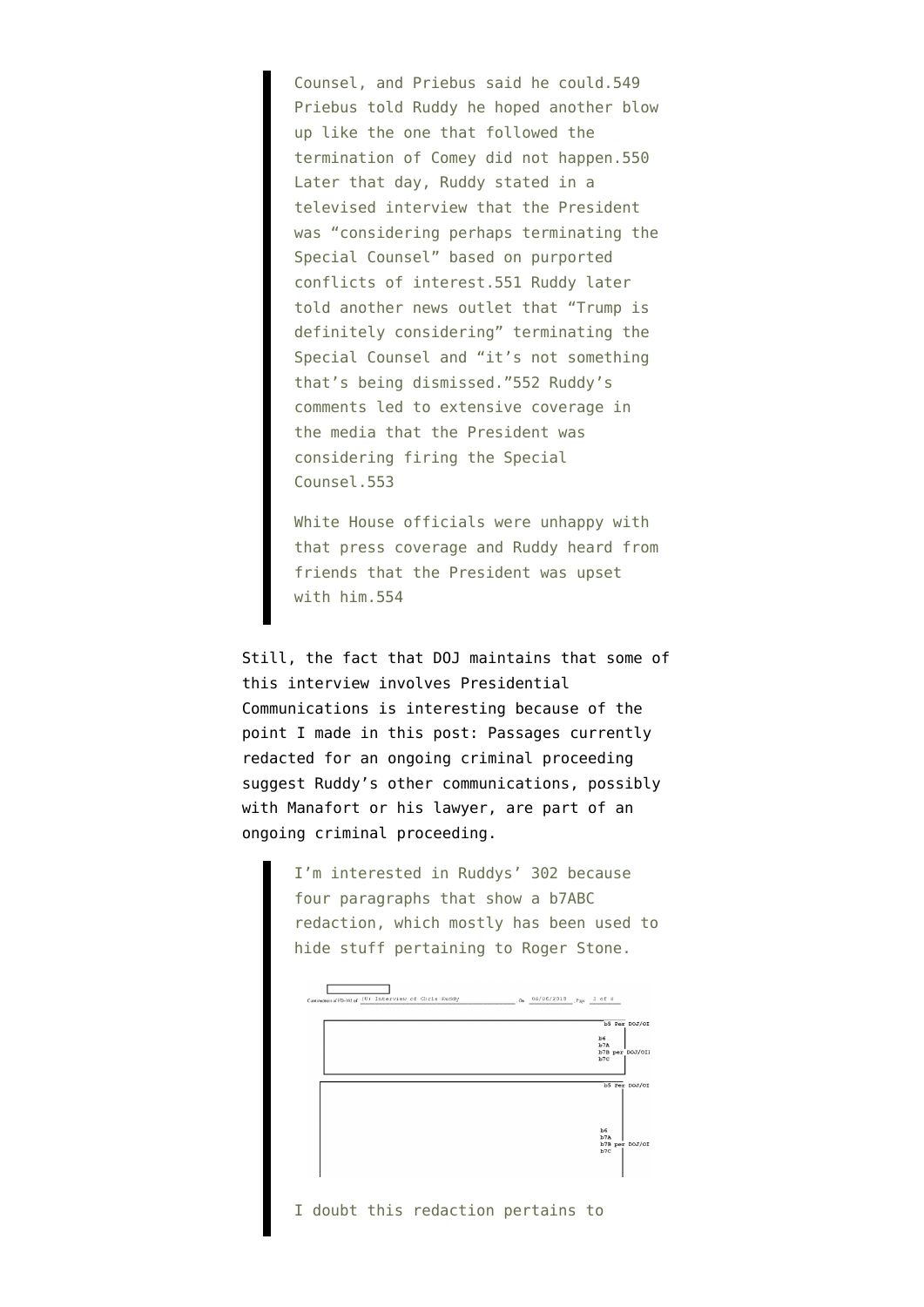Stone, though, at least not exclusively.

As I [noted last June](https://www.emptywheel.net/2019/06/22/the-ongoing-proceeding-into-paul-manaforts-kevin-downing-related-texts/) when Amy Berman Jackson liberated [the Sean Hannity texts](https://www.documentcloud.org/documents/6165133-Hannity-Manafort-Texts.html) [with Manafort,](https://www.documentcloud.org/documents/6165133-Hannity-Manafort-Texts.html) she withheld another set of communications (probably showing Kevin Downing reached out to the media, as he had done with Hannity, which is why they were submitted as part of Manafort's sentencing). She withheld the other texts because of an ongoing proceeding.

At the time, I suggested that the other proceeding might pertain to Chris Ruddy because:

- *Ruddy was a key source for a key Howard Fineman story in the same time frame as Kevin Downing had reached out to Hannity*
- *Prosecutors probably obtained all of Manafort's WhatsApp texts after learning he had been witness tampering using that account*
- *Ruddy testified to Mueller the day after they had extracted the Manafort-Hannity texts, suggesting he was a likely candidate to be the other person whose texts showed ongoing communication with the media*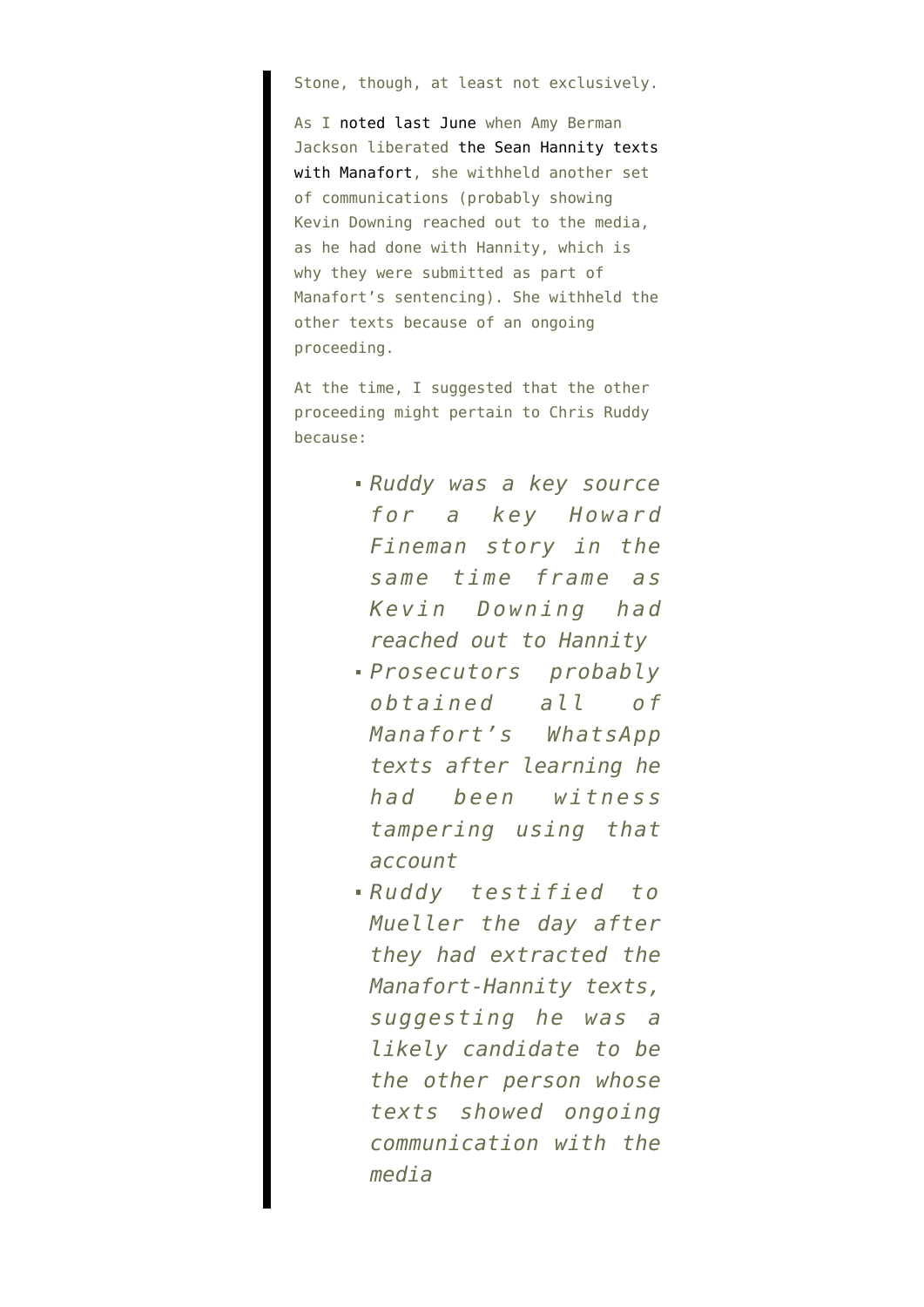DOJ may be withholding discrete paragraphs in Ruddy's interview *both* because they are a Presidential Communication *and* because they are part of an ongoing investigation. Which seems like something CNN and BuzzFeed might want to clarify.

### **Hiding the most damning Sater and Bannon and (possibly) KT McFarland interviews?**

Then there are three interviews DOJ claims to have turned over for which the interviewee's name has been withheld.

One of those, for an interview on August 15, 2017, happened on a day when Mueller's team conducted five interviews (or, given the 1-page length of three of them, more likely phone calls setting up interviews). One of those is of Andrej Krickovic, a Carter Page associate who is not listed on the master list of interviews but whose name was identified [in his 302](https://www.documentcloud.org/documents/6660421-4th-Mueller-Document-FOIA-Response.html#document/p44/a544388). But the interview in question is being withheld under a Presidential Communications exemption, so surely is not Krickovic. There's a 6-page interview from that date reflected in the DOJ list of all interviews [\("Mueller interview list"](https://www.documentcloud.org/documents/6661838-200103-Mueller-Interview-List.html)) that is likely the one in question. And given that the earliest released interview of KT McFarland, [dated September 14, 2017,](https://www.documentcloud.org/documents/6596807-3rd-Mueller-Document-FOIA-Release.html#document/p247/a542439) describes her being "acquainted with the interviewing agents from a previous interview," given [reports](https://www.washingtonpost.com/world/national-security/former-top-white-house-official-revises-statement-to-special-counsel-about-flynns-calls-with-russian-ambassador/2018/09/21/77bb8a7e-bb50-11e8-bdc0-90f81cc58c5d_story.html) that her first most egregious lies about Flynn's calls to Kislyak came during the summer (before it was clear that Mueller's team was going to obtain a warrant to get Transition emails from GSA), and given the September 302 reflects her attempt to clear up several existing untruths, I'm guessing that's hers.

There's more evidence regarding the subjects of two other 302s from which the names have purportedly been withheld. The b5 table includes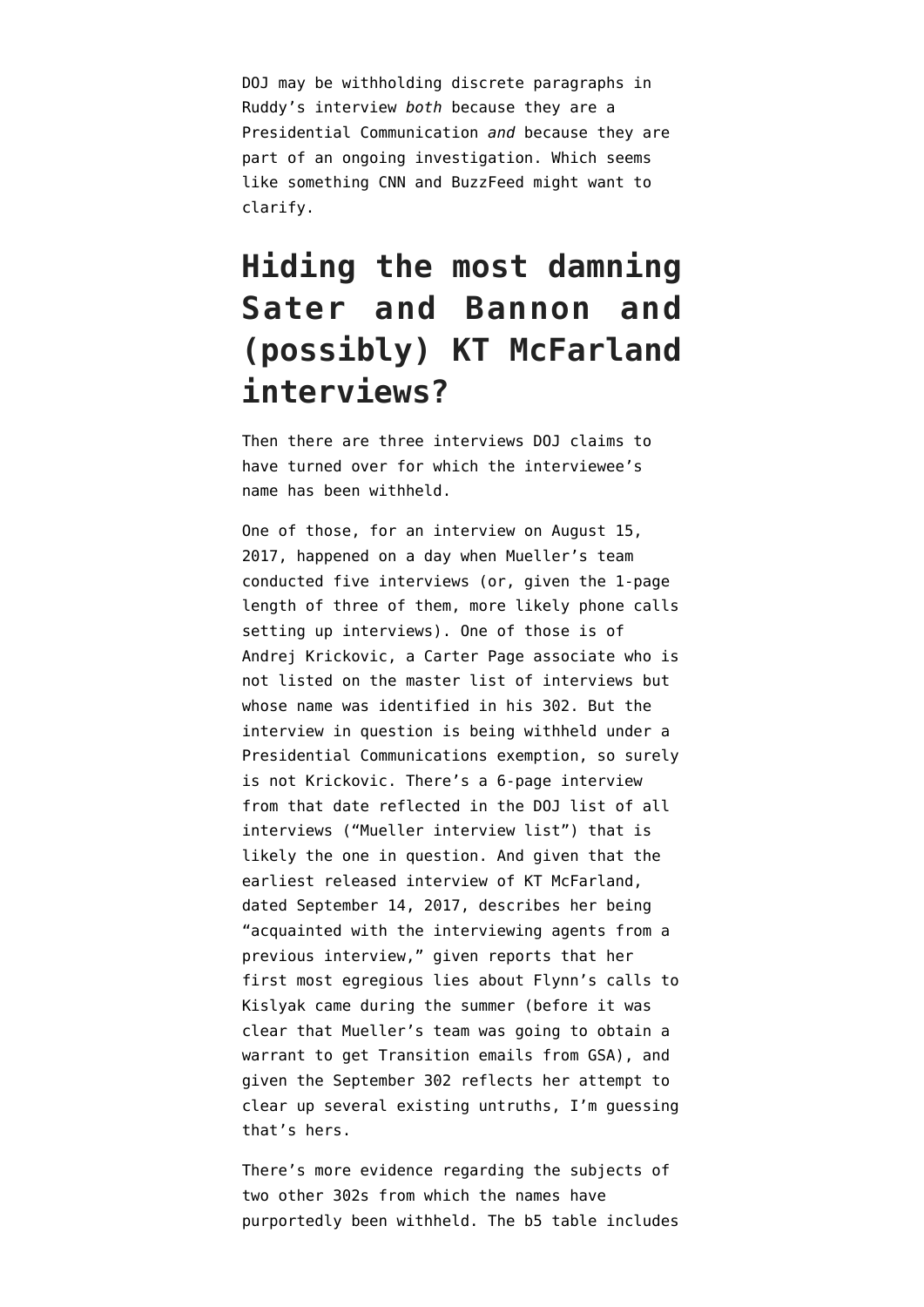a December 15, 2017 interview being withheld exclusively as Attorney Work Product. It seems likely that this is the December 15, 2017 Felix Sater interview reflected in the Mueller interview list. Immediately before the [September](https://www.documentcloud.org/documents/6596807-3rd-Mueller-Document-FOIA-Release.html#document/p318/a542444) [19, 2017 Sater interview](https://www.documentcloud.org/documents/6596807-3rd-Mueller-Document-FOIA-Release.html#document/p318/a542444) are 7 pages that were entirely withheld [\(1394 through 1400](https://www.documentcloud.org/documents/6596807-3rd-Mueller-Document-FOIA-Release.html#document/p7/a546455)) under b3 (grand jury or classification), b6 and b7C (collectively, privacy), b7E (law enforcement sources and methods), b7F (likely risk of death), and b5. Sater is one of — if not the only — person whose interviews have been protected under b7F (which makes sense, given that he was a high level informant for years). Plus, there's [reason to believe](https://www.emptywheel.net/2018/12/07/michael-cohen-and-felix-saters-evolving-cooperation-against-trump/) that Sater's story evolved after he was interviewed by HPSCI on December 14, 2017, and DOJ seems especially interested in hiding how some of these stories changed over time. In other words, DOJ seems to be hiding the entirety of a Sater interview the existence of which they already acknowledged under a whole slew of exemptions, including Attorney Work Privilege. That would be particularly egregious, given that Mueller relied on that interview to support the following details about Trump Tower:

> Given the size of the Trump Moscow project, Sater and Cohen believed the project required approval (whether express or implicit) from the Russian national government, including from the Presidential Administration of Russia.330 Sater stated that he therefore began to contact the Presidential Administration through another Russian business contact.331

#### [snip]

The day after this exchange, Sater tied Cohen's travel to Russia to the St. Petersburg International Economic Forum ("Forum"), an annual event attended by prominent Russian politicians and businessmen. Sater told the Office that he was informed by a business associate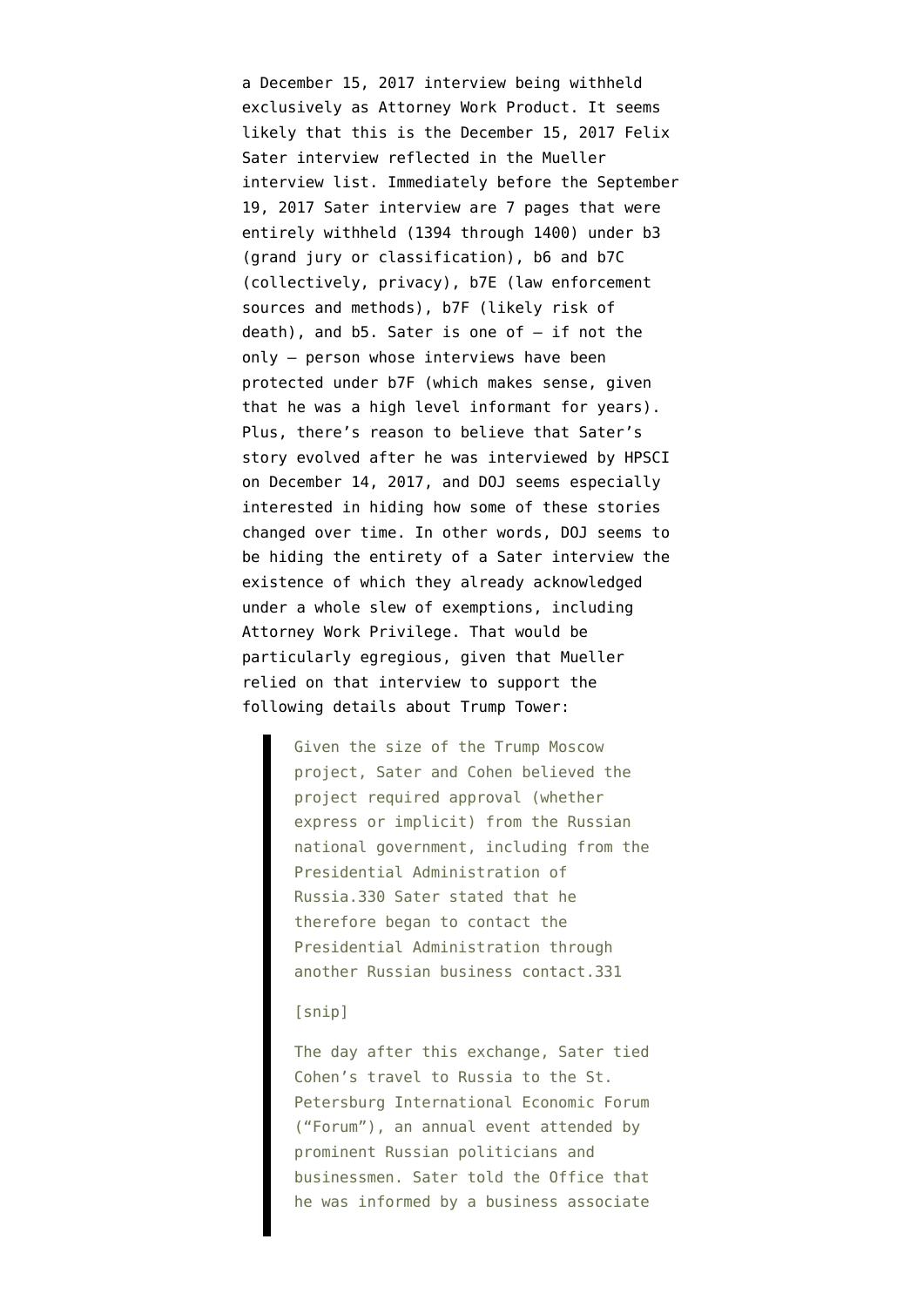that Peskov wanted to invite Cohen to the Forum.367

In a follow-up, I'll explain why DOJ's attempt to withhold this interview by hiding the existence of it even though they've already acknowledged it is fairly damning.

In addition, the b5 table lists a January 18, 2019 interview withheld under Presidential Communication and Deliberative Process Privilege, but *not* Attorney Work Product (which might suggest it was an interview FBI agents conducted with no prosecutor present). While there was stuff pending in the Jerome Corsi investigation at the time (which might explain the lack of lawyers but probably not a Presidential Communication Privilege), the only interview on that date included in the Mueller interview list involves Steve Bannon. That's interesting because while [his proffer agreement](https://www.documentcloud.org/documents/6596822-Corsi-302.html#document/p252/a543258) (signed by Andrew Goldstein, so seemingly reflecting Goldstein's presence at the interview of that date) shows in the batch of 302s in which this withheld one is supposed to have appeared, his interview of that date (which is 4 pages long) does not appear. There's not an obvious set of withheld pages that might be that interview (there are 6-page withholdings that might include it). But Bannon's January 18, 2019 was, given some comments at the Stone trial, particularly damning and conflicts with [the one](https://www.emptywheel.net/2020/01/10/steve-bannons-302-of-laughter-and-forgetting/) [\(of three\) Bannon 302](https://www.emptywheel.net/2020/01/10/steve-bannons-302-of-laughter-and-forgetting/) that has been made public. Just one sentence of the Mueller Report pertaining to the campaign's discussions about upcoming WikiLeaks releases but still redacted for Stone's trial — relies on this Bannon interview, but since it does, the interview itself should not be entirely redacted. (That said, the entirety of Bannon's 16-page October 26, 2018 302 has also been hidden in plain sight in these releases.)

There is, admittedly, varying degrees of certainty about these hypotheses. But if they are correct, it would suggest that DOJ is systematically withholding 302s that would show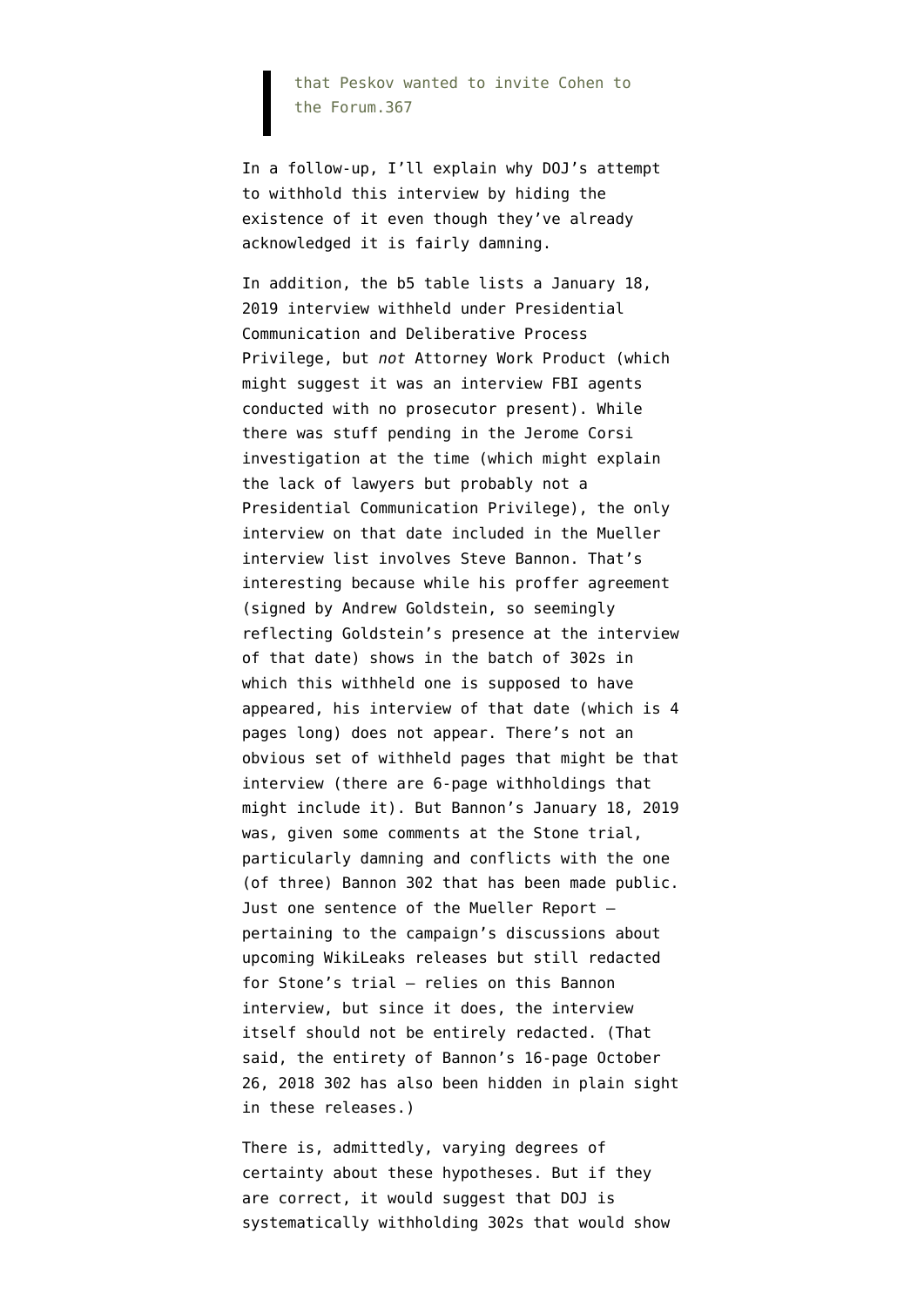significant changes in testimony among people who were not charged for lying in the earlier ones. Of particularly note, they may be hiding one each that BuzzFeed (which had the lead in reporting the Felix Sater story) and CNN (which was one of the few outlets that reported how KT McFarland had to clean up her testimony) have an institutional stake in.

### **Rick Gerson disappeared into the same Agency review as Jared Kushner?**

Finally, the b5 table reveals DOJ has "released" the two interviews from Rick Gerson, even though we've seen no hint of them.

You might be forgiven for forgetting who Rick Gerson is — Steven Bannon even claimed to have in his first, least forthcoming interview. He's a hedgie who is close to Jared Kushner who actually had a key role in setting US-Russian policy from the start of the Trump Administration. George Nader introduced him to the CEO of the Russian Direct Investment Fund, Kirill Dmitriev, after which Gerson (who had no official role in the Transition or Administration so presumably had no security clearance) and Dmitriev put together a reconciliation plan between Russian and the US.

> In addition, the UAE national security advisor introduced Dmitriev to a hedge fund manager and friend of Jared Kushner, Rick Gerson, in late November 2016. In December 2016 and January 2017, Dmitriev and Gerson worked on a proposal for reconciliation between the United States and Russia, which Dmitriev implied he cleared through Putin. Gerson provided that proposal to Kushner before the inauguration, and Kushner later gave copies to Bannon and Secretary of State Rex Tillerson.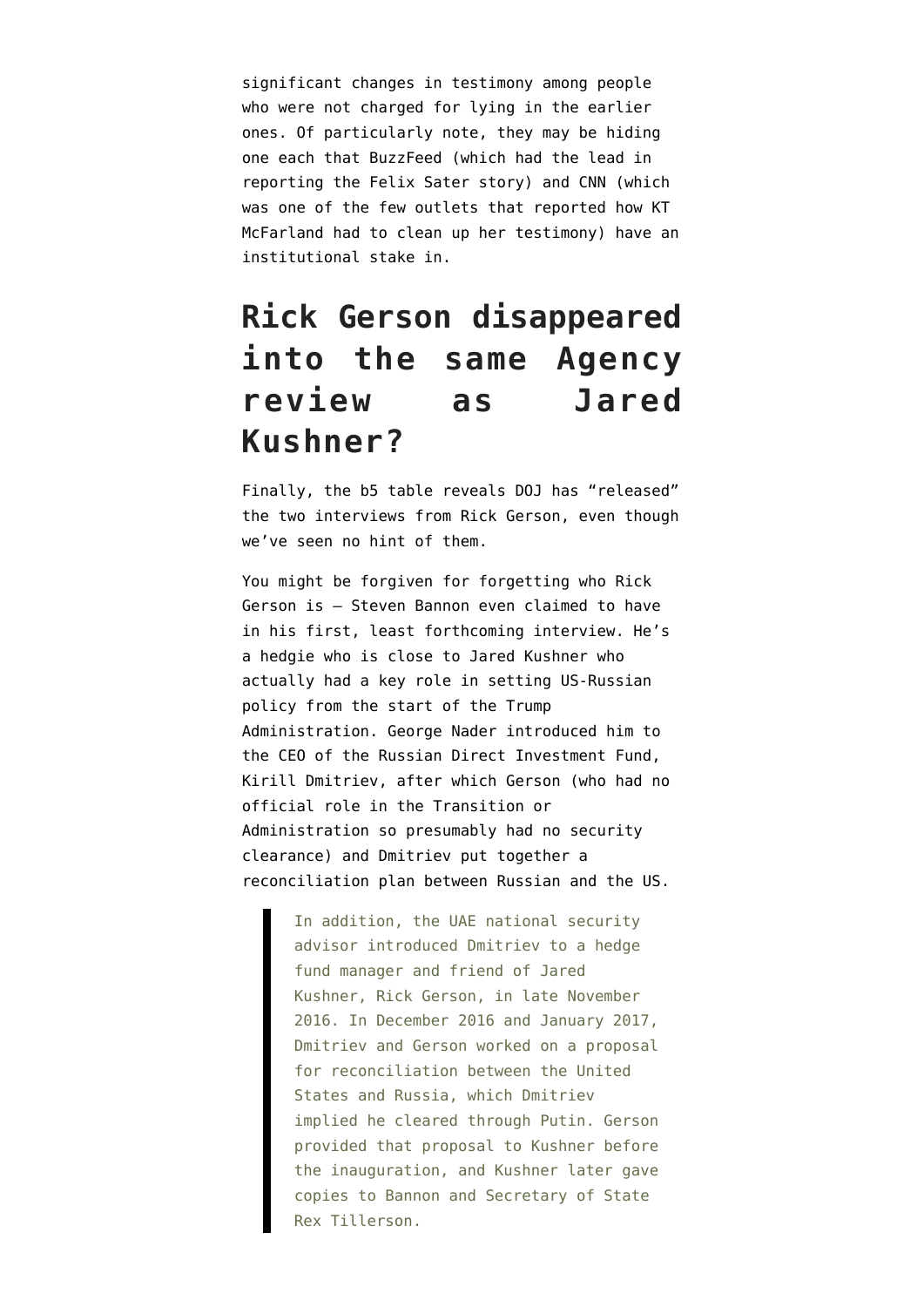Gerson's two interviews are cited 17 times in the Mueller Report and cover topics including:

- Gerson's ties to Jared and non-existent role on the campaign
- Gerson's role setting up meetings with Tony Blair and Mohammed bin Zayed
- How Nader introduced him to Dmitriev
- How Dmitriev pitched Gerson on a potential joint venture
- How Gerson, having been promised a business deal, then worked to figure out from Jared and Mike Flynn who was running "reconciliation" on the Transition
- What Dmitriev claimed his relationship to Putin was
- How Gerson, "on his own initiative and as a private citizen," worked with Dmitriev during December 2016 to craft this "reconciliation" plan
- .How Gerson got that plan into Kushner's hands and it formed a key part of the discussion between Trump and Putin on their January 28, 2017 call
- How Dmitriev seemed to lose interest in doing business with Gerson once he had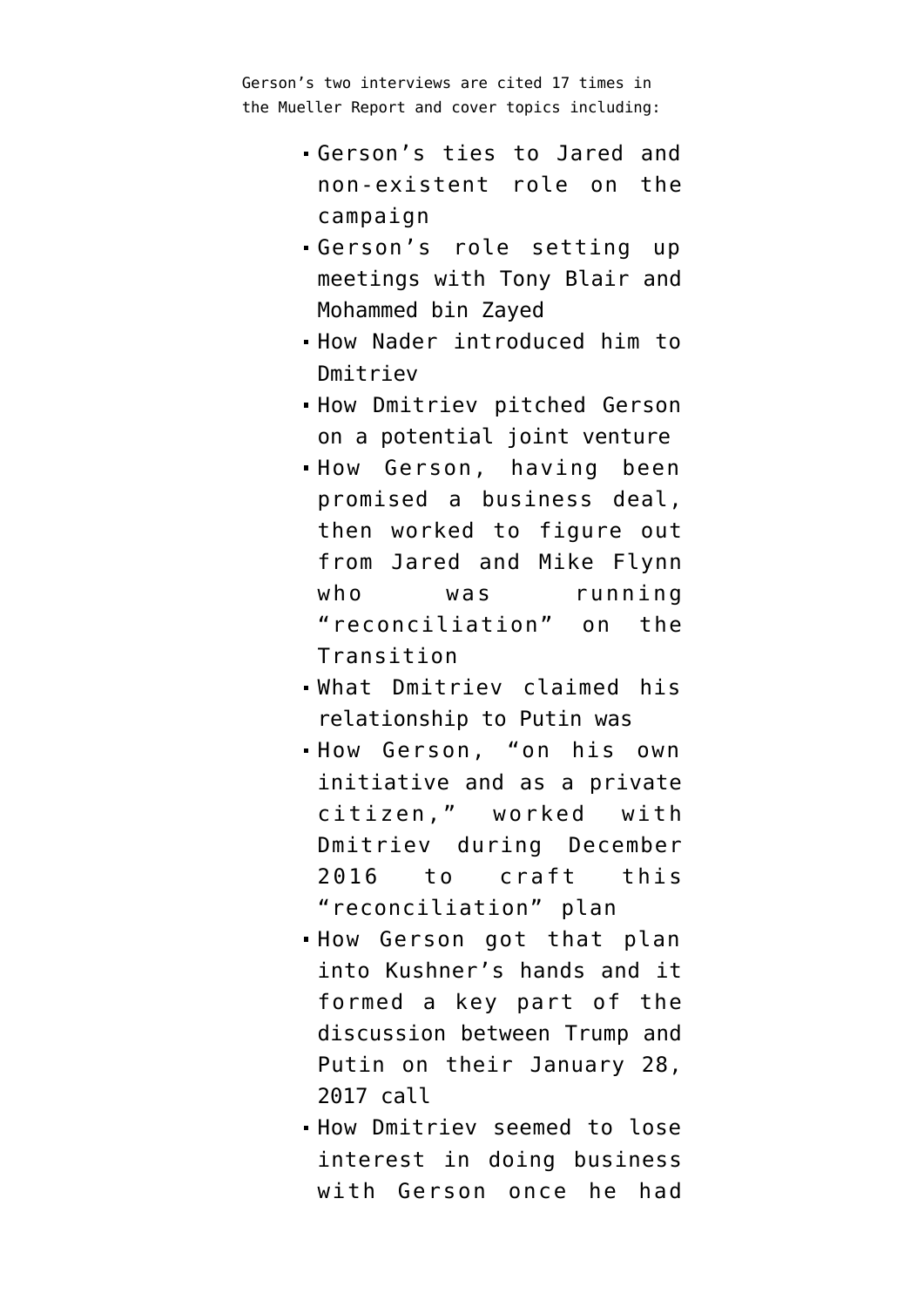#### finished using him

A key part of this discussion relies on both Gerson's interviews and the Kushner one that is being reviewed by an Agency.

> On January 16, 2017, Dmitriev consolidated the ideas for U.S.-Russia reconciliation that he and Gerson had been discussing into a two-page document that listed five main points: (1) jointly fighting terrorism; (2) jointly engaging in anti-weapons of mass destruction efforts; (3) developing "win-win" economic and investment initiatives; (4) maintaining an honest, open, and continual dialogue regarding issues of disagreement; and (5) ensuring proper communication and trust by "key people" from each country. 1111 On January 18, 2017, Gerson gave a copy of the document to Kushner. 1112 Kushner had not heard of Dmitriev at that time. 1113 Gerson explained that Dmitriev was the head of RDIF, and Gerson may have alluded to Dmitriev's being well connected. 1114 Kushner placed the document in a file and said he would get it to the right people. 1115 Kushner ultimately gave one copy of the document to Bannon and another to Rex Tillerson; according to Kushner, neither of them followed up with Kushner about it. 1116 On January 19, 2017, Dmitriev sent Nader a copy of the two-page document, telling him that this was "a view from our side that I discussed in my meeting on the islands and with you and with our friends. Please share with them – we believe this is a good foundation to start from." 1117

1111 1/16/17 Text Messages; Dmitriev & Gerson.

1112 Gerson 6/5/18 302, at 3; Gerson 6/15/18 302, at 2.